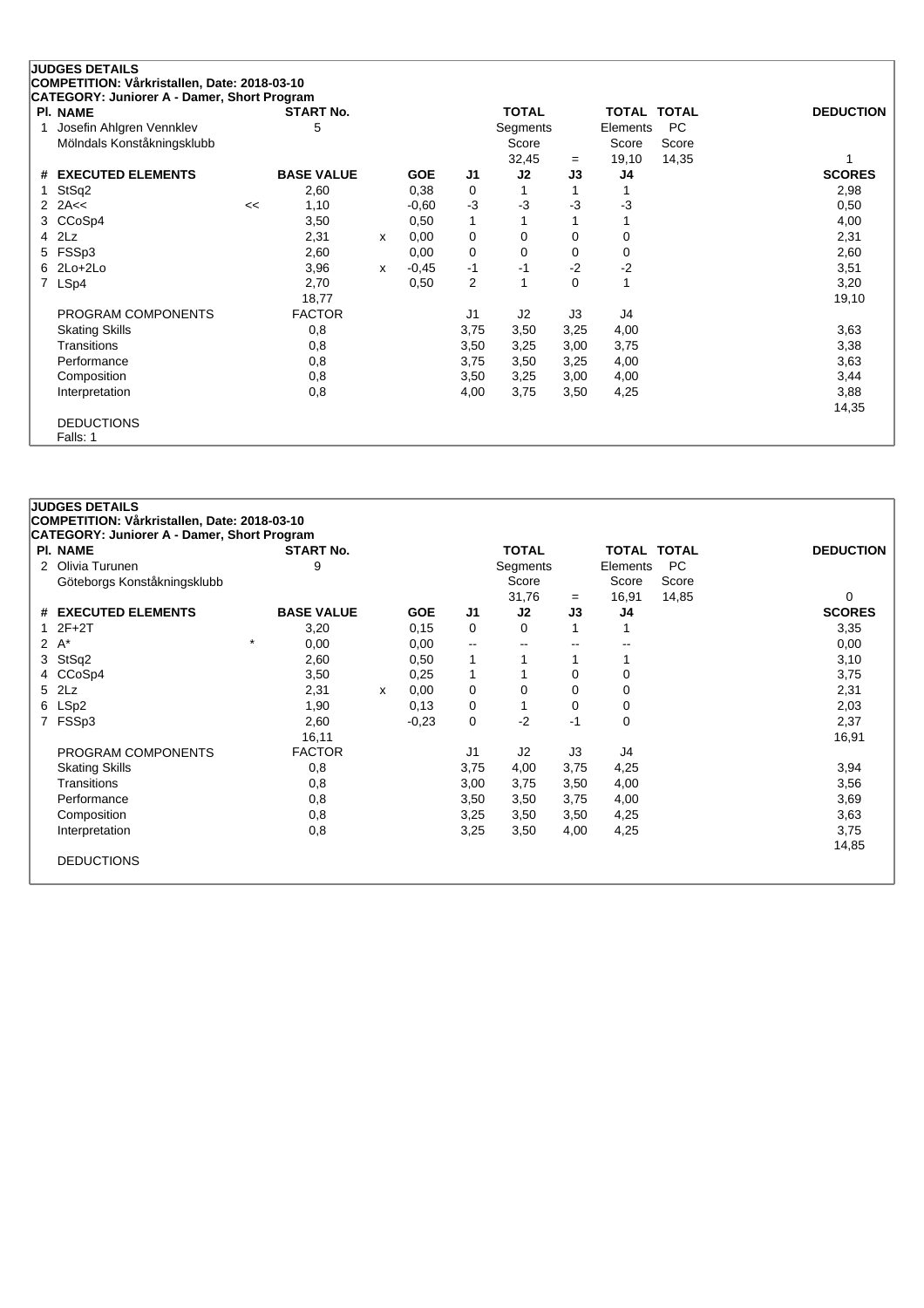| CATEGORY: Juniorer A - Damer, Short Program<br><b>PI. NAME</b> | <b>START No.</b>  |   |            |                          | TOTAL                    |                          | TOTAL TOTAL |       | <b>DEDUCTION</b> |
|----------------------------------------------------------------|-------------------|---|------------|--------------------------|--------------------------|--------------------------|-------------|-------|------------------|
| Hilda Evertsson                                                | 15                |   |            |                          | Segments                 |                          | Elements    | PC.   |                  |
| Mölndals Konståkningsklubb                                     |                   |   |            |                          | Score                    |                          | Score       | Score |                  |
|                                                                |                   |   |            |                          | 31,55                    | $=$                      | 16,40       | 15,15 | 0                |
| <b>EXECUTED ELEMENTS</b><br>#                                  | <b>BASE VALUE</b> |   | <b>GOE</b> | J <sub>1</sub>           | J2                       | J3                       | J4          |       | <b>SCORES</b>    |
| $2F+2T$                                                        | 3,20              |   | 0,00       | 0                        | $\Omega$                 | 0                        | 0           |       | 3,20             |
| 2 CCoSp2                                                       | 2,50              |   | 0,18       |                          | 1                        | 0                        | $-1$        |       | 2,68             |
| $A^*$<br>3                                                     | $\star$<br>0,00   |   | 0,00       | $\overline{\phantom{m}}$ | $\overline{\phantom{a}}$ | $\overline{\phantom{m}}$ | --          |       | 0,00             |
| 4 FSSp2                                                        | 2,30              |   | $-0.08$    | 0                        | -1                       | 0                        | 0           |       | 2,22             |
| StSq2<br>5.                                                    | 2,60              |   | 0,38       |                          |                          |                          | $\mathbf 0$ |       | 2,98             |
| 2Lz<br>6                                                       | 2,31              | X | 0,23       |                          |                          |                          | $\mathbf 0$ |       | 2,54             |
| LSp <sub>2</sub>                                               | 1,90              |   | 0,88       | 2                        | 2                        | $\overline{2}$           | 1           |       | 2,78             |
|                                                                | 14,81             |   |            |                          |                          |                          |             |       | 16,40            |
| PROGRAM COMPONENTS                                             | <b>FACTOR</b>     |   |            | J1                       | J <sub>2</sub>           | J3                       | J4          |       |                  |
| <b>Skating Skills</b>                                          | 0,8               |   |            | 3,75                     | 3,75                     | 3,75                     | 4,50        |       | 3,94             |

Transitions 0,8 3,25 3,50 3,25 4,00 3,50 Performance 0,8 3,50 3,50 4,00 4,50 3,88 Composition 0,8 3,50 3,75 3,75 4,25 3,81 Interpretation 0,8 3,25 3,50 4,00 4,50 3,81

15,15

| <b>DEDUCTIONS</b> |
|-------------------|

| <b>PI. NAME</b> |                       |         | <b>START No.</b>  |   |            |                | <b>TOTAL</b>   |      | <b>TOTAL TOTAL</b> |           | <b>DEDUCTION</b> |
|-----------------|-----------------------|---------|-------------------|---|------------|----------------|----------------|------|--------------------|-----------|------------------|
| 4               | Tilda Bredberg        |         | 3                 |   |            |                | Segments       |      | Elements           | <b>PC</b> |                  |
|                 | Konståkarna Borås     |         |                   |   |            |                | Score          |      | Score              | Score     |                  |
|                 |                       |         |                   |   |            |                | 30,09          | $=$  | 16,29              | 13,80     | $\Omega$         |
|                 | # EXECUTED ELEMENTS   |         | <b>BASE VALUE</b> |   | <b>GOE</b> | J <sub>1</sub> | J2             | J3   | J4                 |           | <b>SCORES</b>    |
| 1               | $2F+2T$               |         | 3,20              |   | 0,23       | 1              |                |      | 0                  |           | 3,43             |
| 2               | $1A<<^*$              | $\star$ | 0,00              |   | 0,00       | --             | --             | --   | --                 |           | 0,00             |
| 3 LSp2          |                       |         | 1,90              |   | 0,75       | 1              | 2              |      | 2                  |           | 2,65             |
|                 | 4 CCoSp4              |         | 3,50              |   | 0,38       | 1              |                | 0    |                    |           | 3,88             |
| 5               | StSq1                 |         | 1,80              |   | 0,00       | 0              | $\Omega$       | 0    | 0                  |           | 1,80             |
| 2Lz<br>6        |                       |         | 2,31              | x | $-0.38$    | $-1$           | -1             | $-1$ | $-2$               |           | 1,93             |
| $\overline{7}$  | FSSp3                 |         | 2,60              |   | 0,00       | 0              | 0              | 0    | 0                  |           | 2,60             |
|                 |                       |         | 15,31             |   |            |                |                |      |                    |           | 16,29            |
|                 | PROGRAM COMPONENTS    |         | <b>FACTOR</b>     |   |            | J1             | J <sub>2</sub> | J3   | J4                 |           |                  |
|                 | <b>Skating Skills</b> |         | 0,8               |   |            | 3,50           | 3,50           | 3,50 | 3,50               |           | 3,50             |
|                 | <b>Transitions</b>    |         | 0,8               |   |            | 3,25           | 3,25           | 3,00 | 3,50               |           | 3,25             |
|                 | Performance           |         | 0,8               |   |            | 3,75           | 3,50           | 3,50 | 3,75               |           | 3,63             |
|                 | Composition           |         | 0,8               |   |            | 3,50           | 3,00           | 3,25 | 3,50               |           | 3,31             |
|                 | Interpretation        |         | 0,8               |   |            | 3,50           | 3,25           | 4,00 | 3,50               |           | 3,56             |
|                 |                       |         |                   |   |            |                |                |      |                    |           | 13,80            |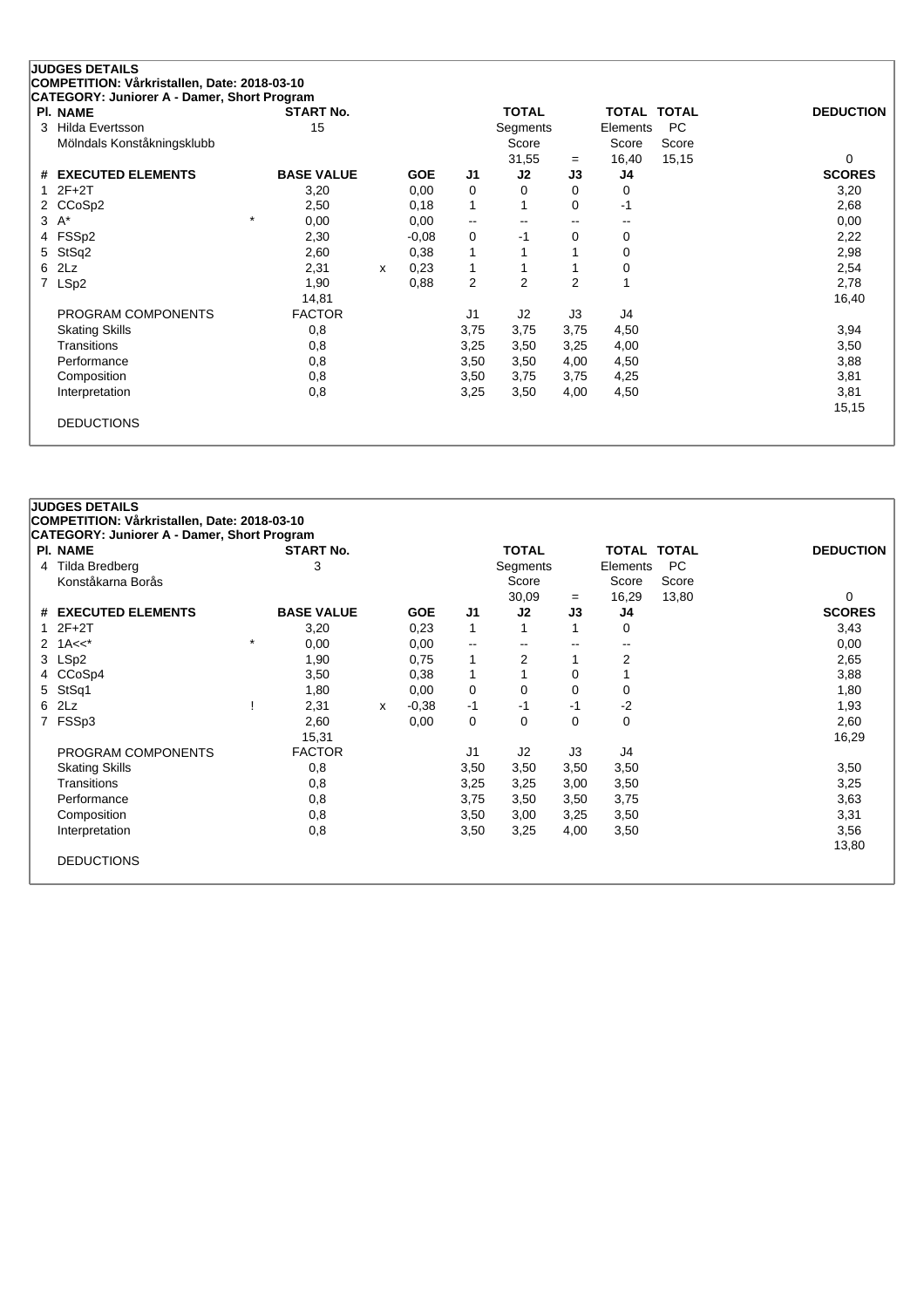## **JUDGES DETAILS COMPETITION: Vårkristallen, Date: 2018-03-10 CATEGORY: Juniorer A - Damer, Short Program Pl. NAME START No. TOTAL TOTAL TOTAL DEDUCTION** 5 Johanna Ahl 11 11 Segments Elements PC Kungsbacka Konståkningsklubb Score Score Score

|                       |    |                   |   |            |                | 29,72          | $=$  | 17,22 | 13,50 |               |
|-----------------------|----|-------------------|---|------------|----------------|----------------|------|-------|-------|---------------|
| # EXECUTED ELEMENTS   |    | <b>BASE VALUE</b> |   | <b>GOE</b> | J <sub>1</sub> | J <sub>2</sub> | J3   | J4    |       | <b>SCORES</b> |
| 1 StSq2               |    | 2,60              |   | 0,38       | 0              |                |      |       |       | 2,98          |
| 2 $2A \leq$           | << | 1,10              |   | $-0.60$    | $-3$           | -3             | -3   | $-3$  |       | 0,50          |
| 3 FSSp3               |    | 2,60              |   | 0,00       | 0              | 0              | 0    | 0     |       | 2,60          |
| $4$ 2Lo+2Lo           |    | 3,96              | х | $-0.08$    | 0              | 0              | $-1$ | 0     |       | 3,88          |
| 5 2Lz                 |    | 2,31              | x | 0,00       | 0              | 0              | 0    | 0     |       | 2,31          |
| 6 CCoSp3              |    | 3,00              |   | 0,00       | 0              | 0              | 0    | 0     |       | 3,00          |
| 7 LSp3                |    | 2,40              |   | $-0.45$    | $-2$           | $-2$           | $-1$ | -1    |       | 1,95          |
|                       |    | 17,97             |   |            |                |                |      |       |       | 17,22         |
| PROGRAM COMPONENTS    |    | <b>FACTOR</b>     |   |            | J1             | J <sub>2</sub> | J3   | J4    |       |               |
| <b>Skating Skills</b> |    | 0,8               |   |            | 3,50           | 3,25           | 3,75 | 4,00  |       | 3,63          |
| Transitions           |    | 0,8               |   |            | 3,00           | 3,00           | 3,50 | 3,25  |       | 3,19          |
| Performance           |    | 0,8               |   |            | 3,25           | 3,25           | 3,75 | 3,50  |       | 3,44          |
| Composition           |    | 0,8               |   |            | 3,00           | 3,00           | 3,50 | 3,75  |       | 3,31          |
| Interpretation        |    | 0,8               |   |            | 3,00           | 3,25           | 3,50 | 3,50  |       | 3,31          |
|                       |    |                   |   |            |                |                |      |       |       | 13,50         |
| <b>DEDUCTIONS</b>     |    |                   |   |            |                |                |      |       |       |               |
| Falls: 1              |    |                   |   |            |                |                |      |       |       |               |

## **COMPETITION: Vårkristallen, Date: 2018-03-10 CATEGORY: Juniorer A - Damer, Short Program Pl. NAME START No. TOTAL TOTAL TOTAL DEDUCTION** 6 Julia Odd 2 Segments Elements PC Konståkarna Borås Score Score Score Score Score Score Score Score Score Score Score Score Score Score Score Score Score Score Score Score Score Score Score Score Score Score Score Score Score Score Score Score Score Score 29,26 <sup>=</sup> 15,41 13,85 0 **# EXECUTED ELEMENTS BASE VALUE GOE J1 J2 J3 J4 SCORES** 1 FSSp3 2,60 -0,23 -2 0 0 -1 2,37 2 2A<< << 1,10 -0,60 -3 -3 -3 -3 0,50 3 CCoSp3+V V 2,50 0,13 0 1 0 0 2,63 4 StSq2 2,60 0,25 0 0 1 1 2,85 5 2Lz 2,31 <sup>x</sup> -0,15 -2 -2 1 1 2,16 6 2F e+2T <sup>e</sup> 2,97 <sup>x</sup> -0,60 -2 -2 -2 -2 2,37 7 LSp3 2,40 0,13 0 0 0 1 2,53 16,48 15,41 PROGRAM COMPONENTS FACTOR J1 J2 J3 J4 Skating Skills 0,8 3,25 3,25 3,25 4,00 3,44 Transitions 0,8 2,75 3,25 3,00 3,75 3,19 Performance 0,8 3,25 3,50 3,50 4,25 3,63 Composition 0,8 3,25 3,00 3,25 4,25 3,44 Interpretation 0,8 3,25 3,25 4,00 4,00 3,63

13,85

DEDUCTIONS

**JUDGES DETAILS**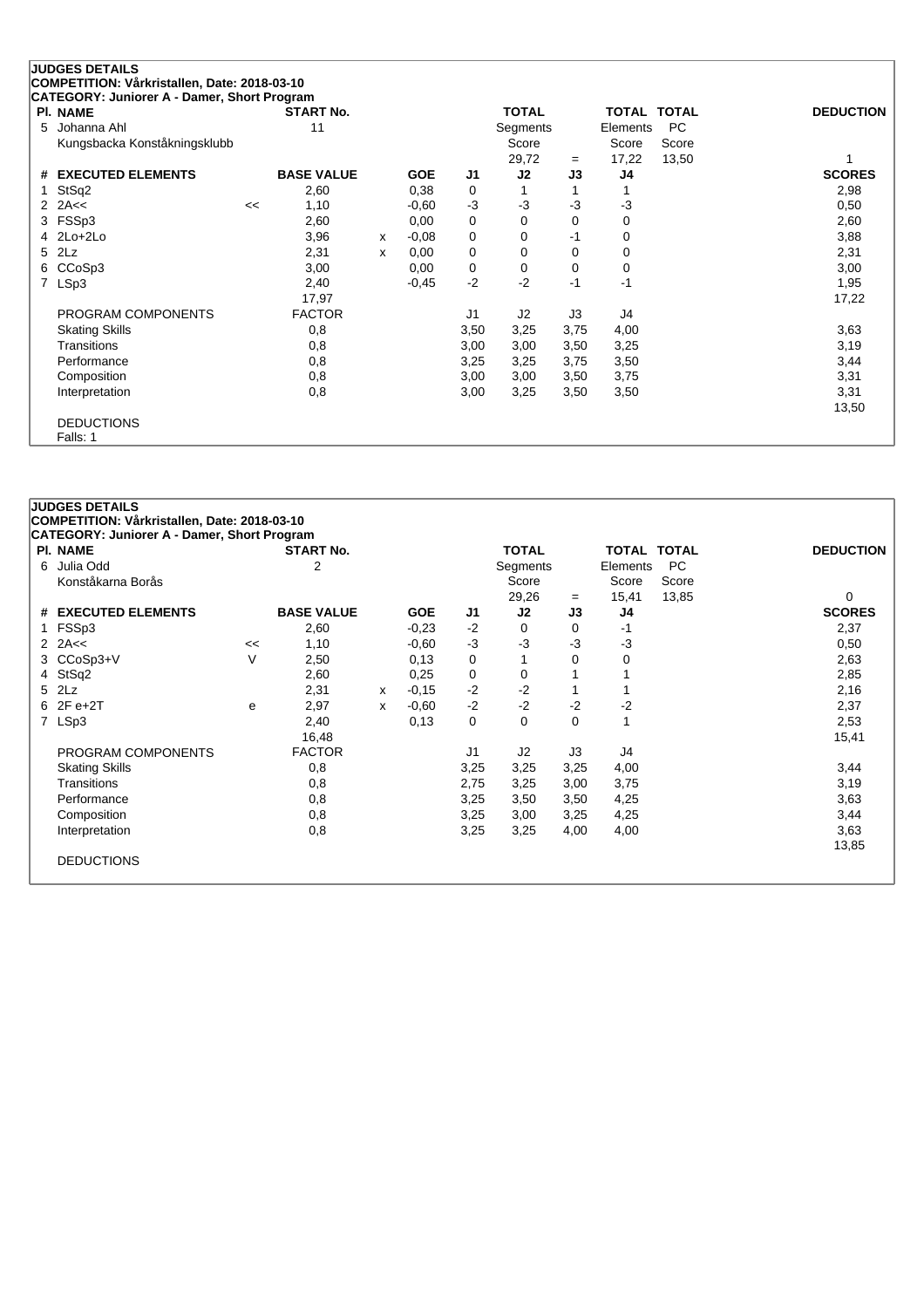|   | <b>JUDGES DETAILS</b>                                          |         |                   |   |            |                |              |      |              |              |                  |
|---|----------------------------------------------------------------|---------|-------------------|---|------------|----------------|--------------|------|--------------|--------------|------------------|
|   | COMPETITION: Vårkristallen, Date: 2018-03-10                   |         |                   |   |            |                |              |      |              |              |                  |
|   | CATEGORY: Juniorer A - Damer, Short Program<br><b>PI. NAME</b> |         | <b>START No.</b>  |   |            |                | <b>TOTAL</b> |      | <b>TOTAL</b> | <b>TOTAL</b> | <b>DEDUCTION</b> |
| 7 | Tuva Silverborn                                                |         | 6                 |   |            |                | Segments     |      | Elements     | <b>PC</b>    |                  |
|   | Kungsbacka Konståkningsklubb                                   |         |                   |   |            |                | Score        |      | Score        | Score        |                  |
|   |                                                                |         |                   |   |            |                | 29,14        | $=$  | 15,04        | 15,10        |                  |
| # | <b>EXECUTED ELEMENTS</b>                                       |         | <b>BASE VALUE</b> |   | <b>GOE</b> | J1             | J2           | J3   | J4           |              | <b>SCORES</b>    |
|   | 2A<<                                                           | <<      | 1,10              |   | $-0,60$    | $-3$           | $-3$         | $-3$ | $-3$         |              | 0,50             |
|   | CCoSp4                                                         |         | 3,50              |   | 0,38       | $\overline{2}$ |              | 0    | 0            |              | 3,88             |
|   | $3$ $2Lz$                                                      |         | 2,10              |   | $-0,30$    | $-1$           | -1           | -1   | -1           |              | 1,80             |
| 4 | FSSp3                                                          |         | 2,60              |   | 0,00       | 0              | 0            | 0    | 0            |              | 2,60             |
| 5 | StSq2                                                          |         | 2,60              |   | 0,63       | $\overline{2}$ |              |      |              |              | 3,23             |
| 6 | 1F*+COMBO                                                      | $\star$ | 0,00              | x | 0,00       | --             |              |      |              |              | 0,00             |
| 7 | LSp3                                                           |         | 2,40              |   | 0,63       | 2              |              | 1    |              |              | 3,03             |
|   |                                                                |         | 14,30             |   |            |                |              |      |              |              | 15,04            |
|   | PROGRAM COMPONENTS                                             |         | <b>FACTOR</b>     |   |            | J1             | J2           | J3   | J4           |              |                  |
|   | <b>Skating Skills</b>                                          |         | 0,8               |   |            | 4,00           | 3,50         | 3,50 | 4,25         |              | 3,81             |
|   | Transitions                                                    |         | 0,8               |   |            | 3,50           | 3,75         | 3,25 | 4,00         |              | 3,63             |
|   | Performance                                                    |         | 0,8               |   |            | 4,00           | 3,25         | 3,50 | 4,25         |              | 3,75             |
|   | Composition                                                    |         | 0,8               |   |            | 4,00           | 3,75         | 3,00 | 4,25         |              | 3,75             |
|   | Interpretation                                                 |         | 0,8               |   |            | 4,25           | 3,50         | 3,50 | 4,50         |              | 3,94             |
|   |                                                                |         |                   |   |            |                |              |      |              |              | 15,10            |
|   | <b>DEDUCTIONS</b>                                              |         |                   |   |            |                |              |      |              |              |                  |
|   | Falls: 1                                                       |         |                   |   |            |                |              |      |              |              |                  |

| PI. NAME                      |    | <b>START No.</b>  |   |            |                | <b>TOTAL</b> |          | <b>TOTAL TOTAL</b> |       | <b>DEDUCTION</b> |
|-------------------------------|----|-------------------|---|------------|----------------|--------------|----------|--------------------|-------|------------------|
| Marika Hörstedt<br>8          |    |                   |   |            |                | Segments     |          | Elements           | PC.   |                  |
| Tyresö Konståkningsklubb      |    |                   |   |            |                | Score        |          | Score              | Score |                  |
|                               |    |                   |   |            |                | 29,03        | $=$      | 16,43              | 12,60 | 0                |
| <b>EXECUTED ELEMENTS</b><br># |    | <b>BASE VALUE</b> |   | <b>GOE</b> | J1             | J2           | J3       | J4                 |       | <b>SCORES</b>    |
| 2A<<<br>$\mathbf{1}$          | << | 1,10              |   | $-0.50$    | -3             | $-3$         | $-2$     | $-2$               |       | 0,60             |
| $2$ $2F+2Lo$                  |    | 3,70              |   | $-0.53$    | $-2$           | $-1$         | $-2$     | $-2$               |       | 3,17             |
| 3 LSp4                        |    | 2,70              |   | 0,25       | 1              | 0            |          | $\mathbf 0$        |       | 2,95             |
| StSq1<br>4                    |    | 1,80              |   | 0,00       | 0              | 0            | 0        | 0                  |       | 1,80             |
| 5 2Lz                         |    | 2,31              | X | 0,00       | 0              | 0            | 0        | 0                  |       | 2,31             |
| FSSp3<br>6                    |    | 2,60              |   | 0,00       | 0              | 0            | 0        | 0                  |       | 2,60             |
| CCoSp3<br>7                   |    | 3,00              |   | 0,00       | 0              | 0            | $\Omega$ | $\mathbf 0$        |       | 3,00             |
|                               |    | 17,21             |   |            |                |              |          |                    |       | 16,43            |
| PROGRAM COMPONENTS            |    | <b>FACTOR</b>     |   |            | J <sub>1</sub> | J2           | J3       | J4                 |       |                  |
| <b>Skating Skills</b>         |    | 0,8               |   |            | 3,25           | 3,25         | 3,25     | 3,50               |       | 3,31             |
| <b>Transitions</b>            |    | 0,8               |   |            | 2,75           | 3,00         | 3,00     | 3,25               |       | 3,00             |
| Performance                   |    | 0,8               |   |            | 3,25           | 3,25         | 3,25     | 3,50               |       | 3,31             |
| Composition                   |    | 0,8               |   |            | 3,00           | 3,00         | 3,00     | 3,25               |       | 3,06             |
| Interpretation                |    | 0,8               |   |            | 2,75           | 3,25         | 3,00     | 3,25               |       | 3,06             |
|                               |    |                   |   |            |                |              |          |                    |       | 12,60            |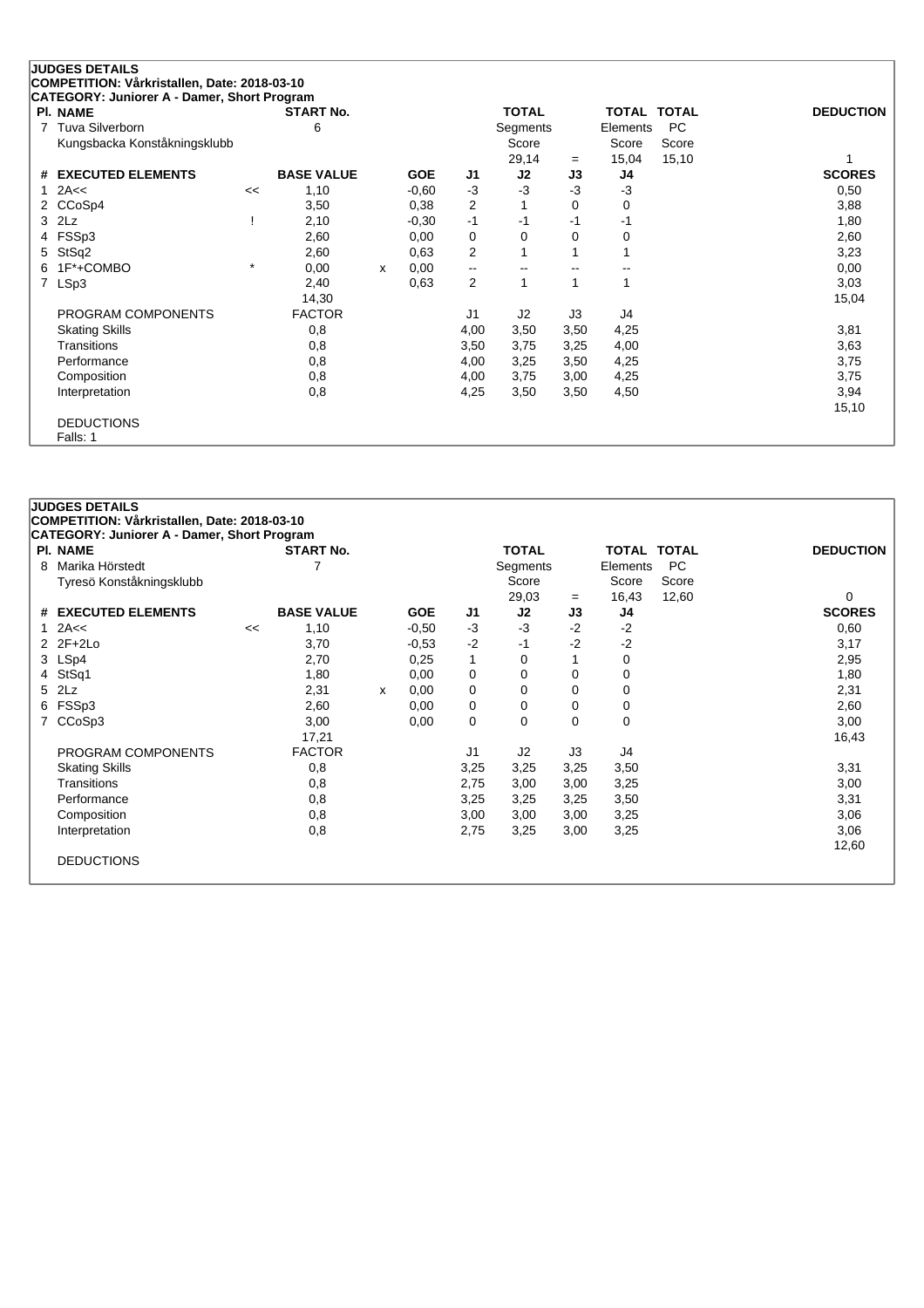| PI. NAME                      |    | <b>START No.</b>  |              |            |      | <b>TOTAL</b>   |          | <b>TOTAL</b>   | <b>TOTAL</b> | <b>DEDUCTION</b> |
|-------------------------------|----|-------------------|--------------|------------|------|----------------|----------|----------------|--------------|------------------|
| Rebecka Karlsson<br>9         |    | 13                |              |            |      | Segments       |          | Elements       | <b>PC</b>    |                  |
| Kungsbacka Konståkningsklubb  |    |                   |              |            |      | Score          |          | Score          | Score        |                  |
|                               |    |                   |              |            |      | 28,88          | $=$      | 15,28          | 13,60        | 0                |
| <b>EXECUTED ELEMENTS</b><br># |    | <b>BASE VALUE</b> |              | <b>GOE</b> | J1   | J2             | J3       | J4             |              | <b>SCORES</b>    |
| 2A<<                          | << | 1,10              |              | $-0,55$    | $-3$ | $-3$           | $-2$     | $-3$           |              | 0,55             |
| $2F+2T$<br>2.                 |    | 3,20              |              | 0,00       | 0    | 0              | 0        | 0              |              | 3,20             |
| FSSp3                         |    | 2,60              |              | 0,25       | 0    |                | 0        |                |              | 2,85             |
| StSq2<br>4                    |    | 2,60              |              | 0,00       | 0    | 0              | $\Omega$ | $\mathbf 0$    |              | 2,60             |
| 2Lz                           |    | 2,31              | $\mathsf{x}$ | 0,00       | 0    | 0              | $\Omega$ | 0              |              | 2,31             |
| LSp1                          |    | 1,50              |              | $-0,15$    | $-2$ | 0              | 0        | 0              |              | 1,35             |
| CCoSp2                        |    | 2,50              |              | $-0.08$    | $-1$ | 0              | $\Omega$ | 0              |              | 2,42             |
|                               |    | 15,81             |              |            |      |                |          |                |              | 15,28            |
| PROGRAM COMPONENTS            |    | <b>FACTOR</b>     |              |            | J1   | J <sub>2</sub> | J3       | J <sub>4</sub> |              |                  |
| <b>Skating Skills</b>         |    | 0,8               |              |            | 3,50 | 3,25           | 3,50     | 3,75           |              | 3,50             |
| Transitions                   |    | 0,8               |              |            | 2,75 | 3,00           | 3,25     | 3,50           |              | 3,13             |
| Performance                   |    | 0,8               |              |            | 3,25 | 3,25           | 3,75     | 4,00           |              | 3,56             |
| Composition                   |    | 0,8               |              |            | 3,00 | 3,25           | 3,25     | 4,00           |              | 3,38             |
| Interpretation                |    | 0,8               |              |            | 3,00 | 3,25           | 3,50     | 4,00           |              | 3,44             |
|                               |    |                   |              |            |      |                |          |                |              | 13,60            |

|              | <b>PI. NAME</b>             |         | <b>START No.</b>  |   |            |                          | <b>TOTAL</b> |                          | <b>TOTAL TOTAL</b> |           | <b>DEDUCTION</b> |
|--------------|-----------------------------|---------|-------------------|---|------------|--------------------------|--------------|--------------------------|--------------------|-----------|------------------|
|              | 10 Dagmara Cuszynska-Kruk   |         | 14                |   |            |                          | Segments     |                          | Elements           | <b>PC</b> |                  |
|              | Göteborgs Konståkningsklubb |         |                   |   |            |                          | Score        |                          | Score              | Score     |                  |
|              |                             |         |                   |   |            |                          | 24,08        | $=$                      | 11,48              | 12,60     | 0                |
|              | # EXECUTED ELEMENTS         |         | <b>BASE VALUE</b> |   | <b>GOE</b> | J1                       | J2           | J3                       | J4                 |           | <b>SCORES</b>    |
| $\mathbf{1}$ | CS <sub>p2</sub>            |         | 1,80              |   | $-0,15$    | 0                        | -1           | $\Omega$                 | -1                 |           | 1,65             |
|              | 2 1F*+COMBO                 | $\star$ | 0,00              |   | 0,00       | $\overline{\phantom{a}}$ |              | $\overline{\phantom{m}}$ | --                 |           | 0,00             |
| 3            | 2Lz                         |         | 2,10              |   | 0,00       | 0                        | 0            | 0                        | 0                  |           | 2,10             |
|              | FSSp1                       |         | 2,00              |   | $-0.53$    | $-2$                     | $-2$         | -1                       | $-2$               |           | 1,47             |
| 5.           | StSq2                       |         | 2,60              |   | 0,00       | 0                        | $\Omega$     | $\Omega$                 | 0                  |           | 2,60             |
| 6            | 2A<<                        | <<      | 1,21              | x | $-0.55$    | $-3$                     | $-3$         | $-2$                     | $-3$               |           | 0,66             |
| 7            | CCoSp3                      |         | 3,00              |   | 0,00       | 0                        | $\Omega$     | $\Omega$                 | 0                  |           | 3,00             |
|              |                             |         | 12,71             |   |            |                          |              |                          |                    |           | 11,48            |
|              | PROGRAM COMPONENTS          |         | <b>FACTOR</b>     |   |            | J1                       | J2           | J3                       | J4                 |           |                  |
|              | <b>Skating Skills</b>       |         | 0,8               |   |            | 3,25                     | 2,75         | 3,25                     | 3,50               |           | 3,19             |
|              | Transitions                 |         | 0,8               |   |            | 3,00                     | 2,75         | 3,00                     | 3,25               |           | 3,00             |
|              | Performance                 |         | 0,8               |   |            | 3,25                     | 2,75         | 3,50                     | 3,75               |           | 3,31             |
|              | Composition                 |         | 0,8               |   |            | 3,00                     | 2,50         | 3,25                     | 3,75               |           | 3,13             |
|              | Interpretation              |         | 0,8               |   |            | 3,25                     | 2,75         | 3,00                     | 3,50               |           | 3,13             |
|              |                             |         |                   |   |            |                          |              |                          |                    |           | 12,60            |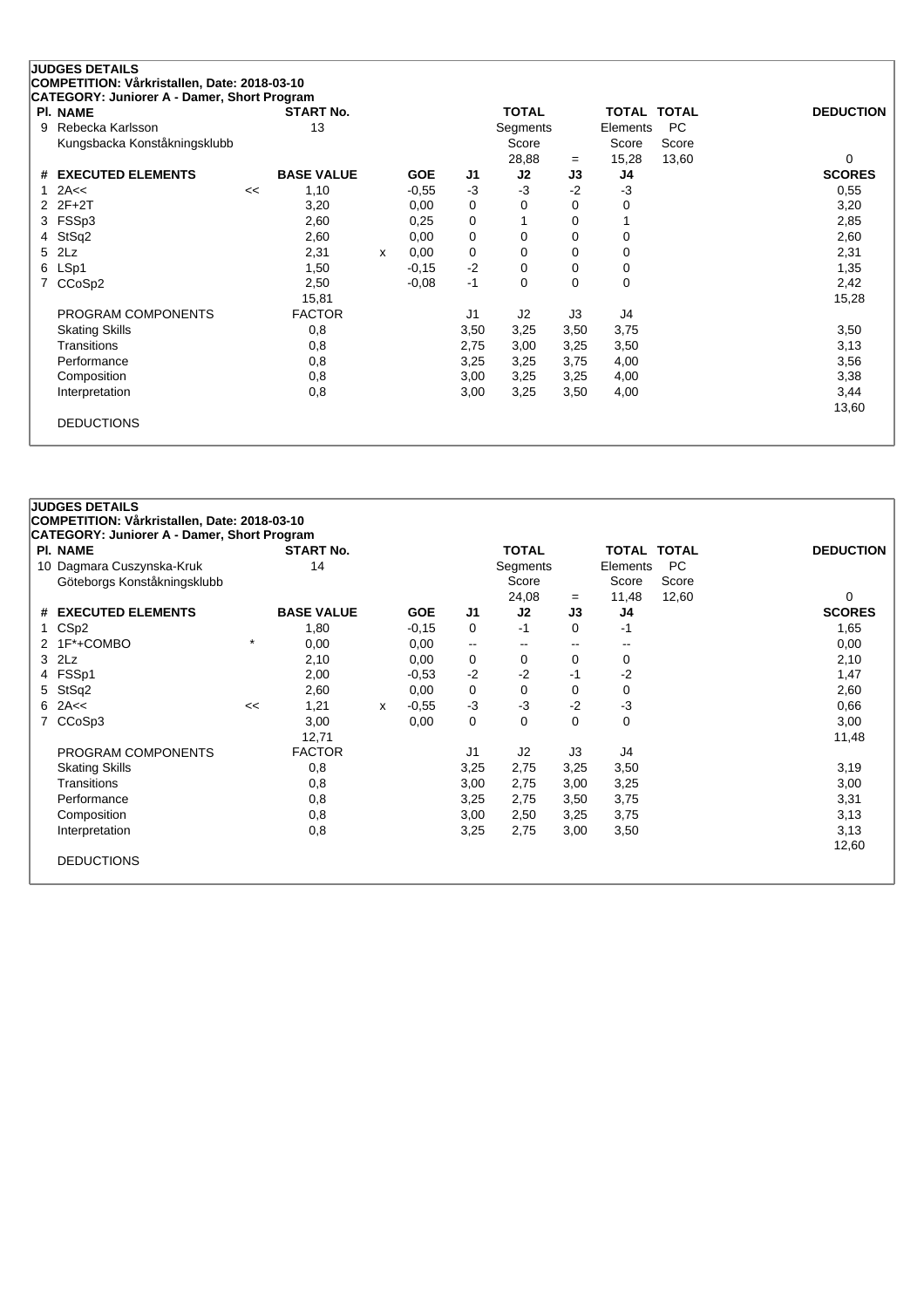| <b>PI. NAME</b>             |         | <b>START No.</b>  |   |            |      | <b>TOTAL</b> |      | <b>TOTAL</b>   | <b>TOTAL</b> | <b>DEDUCTION</b> |
|-----------------------------|---------|-------------------|---|------------|------|--------------|------|----------------|--------------|------------------|
| Josefine Nyvall<br>11       |         | 10                |   |            |      | Segments     |      | Elements       | <b>PC</b>    |                  |
| Göteborgs Konståkningsklubb |         |                   |   |            |      | Score        |      | Score          | Score        |                  |
|                             |         |                   |   |            |      | 23,85        | $=$  | 11,25          | 12,60        | $\Omega$         |
| # EXECUTED ELEMENTS         |         | <b>BASE VALUE</b> |   | <b>GOE</b> | J1   | J2           | J3   | J4             |              | <b>SCORES</b>    |
| FSSp3                       |         | 2,60              |   | $-0.23$    | $-1$ | $-1$         | 0    | $-1$           |              | 2,37             |
| $2 \t2F < +2T <$            | $\,<\,$ | 2,30              |   | $-0.60$    | -3   | $-2$         | $-1$ | $-2$           |              | 1,70             |
| 2Lz<<<br>3                  | <<      | 0,60              |   | $-0,23$    | $-3$ | $-2$         | $-2$ | $-2$           |              | 0,37             |
| CCoSp3                      |         | 3,00              |   | 0,25       | 0    | 0            |      |                |              | 3,25             |
| StSq2<br>5                  |         | 2,60              |   | 0,00       | 0    | 0            | 0    | 0              |              | 2,60             |
| 2A<<<br>6                   | <<      | 1,21              | X | $-0.55$    | $-3$ | $-3$         | $-2$ | $-3$           |              | 0,66             |
| LSpB<br>$\overline{7}$      |         | 1,20              |   | $-0,90$    | $-3$ | $-3$         | $-3$ | $-3$           |              | 0,30             |
|                             |         | 13,51             |   |            |      |              |      |                |              | 11,25            |
| PROGRAM COMPONENTS          |         | <b>FACTOR</b>     |   |            | J1   | J2           | J3   | J <sub>4</sub> |              |                  |
| <b>Skating Skills</b>       |         | 0,8               |   |            | 3,25 | 3,00         | 3,25 | 3,75           |              | 3,31             |
| Transitions                 |         | 0,8               |   |            | 2,75 | 2,75         | 3,00 | 3,50           |              | 3,00             |
| Performance                 |         | 0,8               |   |            | 3,00 | 3,00         | 3,25 | 3,75           |              | 3,25             |
| Composition                 |         | 0,8               |   |            | 2,75 | 2,50         | 3,00 | 3,75           |              | 3,00             |
| Interpretation              |         | 0,8               |   |            | 2,75 | 2,75         | 3,50 | 3,75           |              | 3,19             |
|                             |         |                   |   |            |      |              |      |                |              | 12,60            |

|                 | <b>JUDGES DETAILS</b>                        |         |                   |   |            |                |                |          |                    |           |                  |
|-----------------|----------------------------------------------|---------|-------------------|---|------------|----------------|----------------|----------|--------------------|-----------|------------------|
|                 | COMPETITION: Vårkristallen, Date: 2018-03-10 |         |                   |   |            |                |                |          |                    |           |                  |
|                 | CATEGORY: Juniorer A - Damer, Short Program  |         |                   |   |            |                |                |          |                    |           |                  |
|                 | PI. NAME                                     |         | <b>START No.</b>  |   |            |                | <b>TOTAL</b>   |          | <b>TOTAL TOTAL</b> |           | <b>DEDUCTION</b> |
| 12 <sup>2</sup> | Tilda Spångberg                              |         | 8                 |   |            |                | Segments       |          | Elements           | <b>PC</b> |                  |
|                 | Konståkarna Borås                            |         |                   |   |            |                | Score          |          | Score              | Score     |                  |
|                 |                                              |         |                   |   |            |                | 23,52          | $=$      | 15,17              | 11,35     | 3                |
| #               | <b>EXECUTED ELEMENTS</b>                     |         | <b>BASE VALUE</b> |   | <b>GOE</b> | J <sub>1</sub> | J2             | J3       | J <sub>4</sub>     |           | <b>SCORES</b>    |
| 1               | LSp2                                         |         | 1,90              |   | $-0.90$    | $-3$           | $-3$           | -3       | $-3$               |           | 1,00             |
|                 | 2 $2A<$                                      | $\,<\,$ | 2,30              |   | $-1,50$    | $-3$           | $-3$           | $-3$     | $-3$               |           | 0,80             |
|                 | 3 FSSp4                                      |         | 3,00              |   | 0,00       | 0              | 0              | 0        | 0                  |           | 3,00             |
| 4               | StSq2                                        |         | 2,60              |   | 0,00       | 0              | 0              | 0        | 0                  |           | 2,60             |
|                 | 5 2Lz                                        |         | 2,31              | x | $-0.90$    | $-3$           | $-3$           | $-3$     | $-3$               |           | 1,41             |
|                 | $6$ $2F+2T$                                  |         | 3,52              | x | $-0.08$    | 0              | 0              | $-1$     | 0                  |           | 3,44             |
| $\overline{7}$  | CCoSp3                                       |         | 3,00              |   | $-0.08$    | 0              | $-1$           | $\Omega$ | $\mathbf 0$        |           | 2,92             |
|                 |                                              |         | 18,63             |   |            |                |                |          |                    |           | 15,17            |
|                 | PROGRAM COMPONENTS                           |         | <b>FACTOR</b>     |   |            | J <sub>1</sub> | J <sub>2</sub> | J3       | J4                 |           |                  |
|                 | <b>Skating Skills</b>                        |         | 0,8               |   |            | 3,25           | 2,75           | 3,00     | 3,25               |           | 3,06             |
|                 | Transitions                                  |         | 0,8               |   |            | 2,75           | 2,50           | 2,75     | 2,75               |           | 2,69             |
|                 | Performance                                  |         | 0,8               |   |            | 3,00           | 2,50           | 3,00     | 2,75               |           | 2,81             |
|                 | Composition                                  |         | 0,8               |   |            | 3,00           | 2,25           | 2,75     | 3,00               |           | 2,75             |
|                 | Interpretation                               |         | 0,8               |   |            | 3,00           | 2,50           | 3,00     | 3,00               |           | 2,88             |
|                 |                                              |         |                   |   |            |                |                |          |                    |           | 11,35            |
|                 | <b>DEDUCTIONS</b>                            |         |                   |   |            |                |                |          |                    |           |                  |
|                 | Falls: 3                                     |         |                   |   |            |                |                |          |                    |           |                  |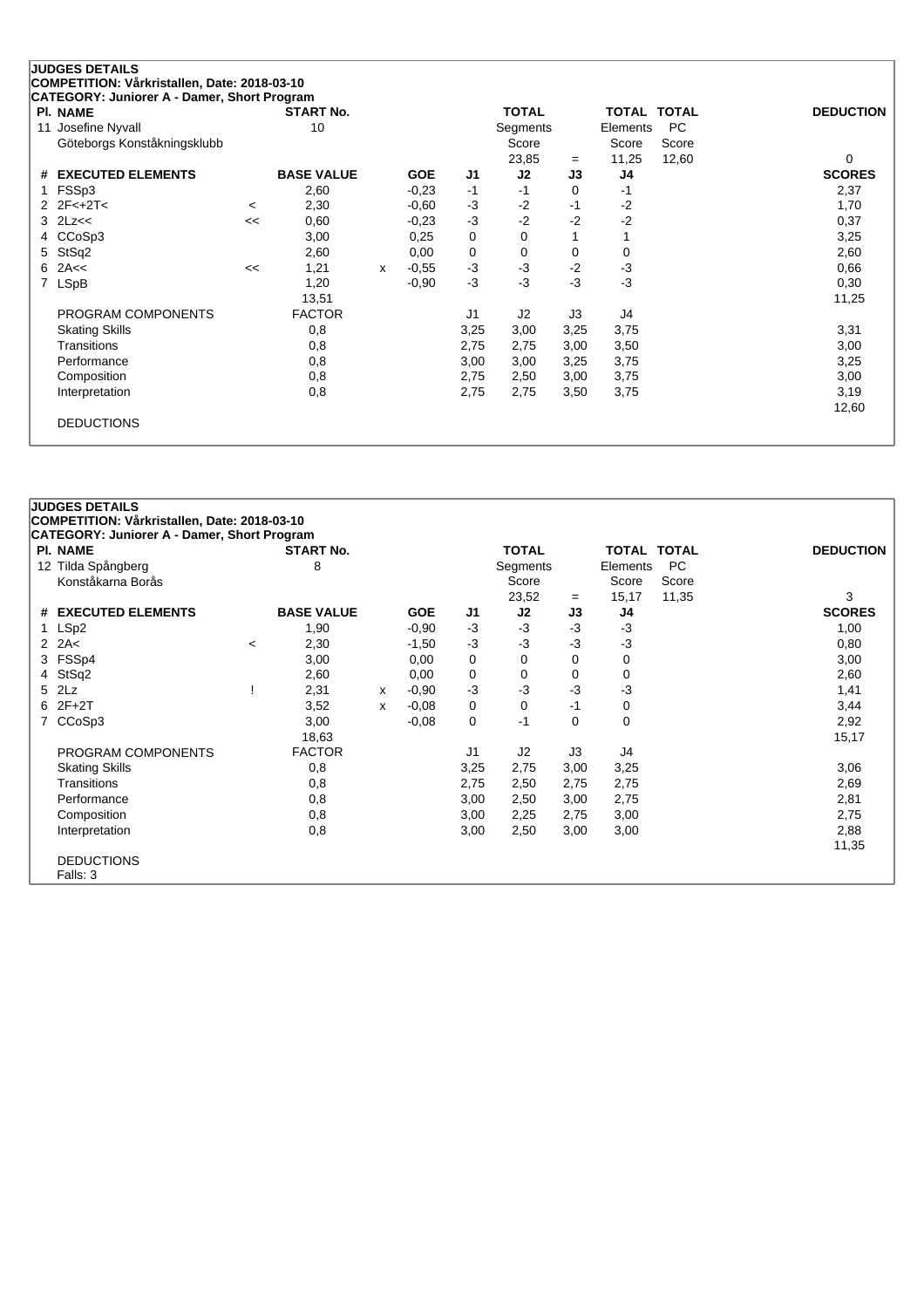| <b>CATEGORY: Juniorer A - Damer, Short Program</b><br><b>PI. NAME</b> | <b>START No.</b>  |   |            |          | <b>TOTAL</b>             |                          | TOTAL TOTAL |           | <b>DEDUCTION</b> |
|-----------------------------------------------------------------------|-------------------|---|------------|----------|--------------------------|--------------------------|-------------|-----------|------------------|
| 13 Vilma Strågefors                                                   |                   |   |            |          | Segments                 |                          | Elements    | <b>PC</b> |                  |
| Tyresö Konståkningsklubb                                              |                   |   |            |          | Score                    |                          | Score       | Score     |                  |
|                                                                       |                   |   |            |          | 22,73                    | $=$                      | 12,13       | 12,60     | $\overline{2}$   |
| <b>EXECUTED ELEMENTS</b><br>#                                         | <b>BASE VALUE</b> |   | <b>GOE</b> | J1       | J2                       | J3                       | J4          |           | <b>SCORES</b>    |
| $1A^*$                                                                | $\star$<br>0,00   |   | 0,00       | --       | $\overline{\phantom{a}}$ | $\overline{\phantom{a}}$ | --          |           | 0,00             |
| 2 2F+COMBO                                                            | 1,90              |   | $-0.90$    | $-3$     | -3                       | $-3$                     | $-3$        |           | 1,00             |
| FSSp3<br>3                                                            | 2,60              |   | $-0,15$    | 0        | $-1$                     | $-1$                     | 0           |           | 2,45             |
| 4 CCoSp2                                                              | 2,50              |   | $-0.08$    | $-1$     | 0                        | 0                        | 0           |           | 2,42             |
| 5 2Lz                                                                 | 2,31              | x | 0,00       | $\Omega$ | 0                        | 0                        | 0           |           | 2,31             |
| StSq2<br>6                                                            | 2,60              |   | $-0,25$    | 0        | 0                        | $-1$                     | $-1$        |           | 2,35             |
| 7 LSp2                                                                | 1,90              |   | $-0,30$    | $-1$     | -1                       | $-1$                     | $-1$        |           | 1,60             |
|                                                                       | 13,81             |   |            |          |                          |                          |             |           | 12,13            |
| PROGRAM COMPONENTS                                                    | <b>FACTOR</b>     |   |            | J1       | J <sub>2</sub>           | J3                       | J4          |           |                  |
| <b>Skating Skills</b>                                                 | 0,8               |   |            | 3,25     | 3,25                     | 2,50                     | 3,75        |           | 3,19             |
| Transitions                                                           | 0,8               |   |            | 3,00     | 3,25                     | 2,25                     | 3,50        |           | 3,00             |
| Performance                                                           | 0,8               |   |            | 3,25     | 3,00                     | 2,75                     | 3,50        |           | 3,13             |
| Composition                                                           | 0,8               |   |            | 3,25     | 3,00                     | 2,50                     | 3,50        |           | 3,06             |
| Interpretation                                                        | 0,8               |   |            | 3,50     | 3,25                     | 3,00                     | 3,75        |           | 3,38             |
|                                                                       |                   |   |            |          |                          |                          |             |           | 12,60            |

DEDUCTIONS Falls: 2

| <b>CATEGORY: Juniorer A - Damer, Short Program</b><br><b>PI. NAME</b> | <b>START No.</b>  |            |                | <b>TOTAL</b> |          | TOTAL TOTAL |           | <b>DEDUCTION</b> |
|-----------------------------------------------------------------------|-------------------|------------|----------------|--------------|----------|-------------|-----------|------------------|
| 14 Isabell Börjesson                                                  | 4                 |            |                | Segments     |          | Elements    | <b>PC</b> |                  |
| Skärgårdens Sportklubb                                                |                   |            |                | Score        |          | Score       | Score     |                  |
|                                                                       |                   |            |                | 19,02        | $=$      | 8,42        | 11,60     |                  |
| # EXECUTED ELEMENTS                                                   | <b>BASE VALUE</b> | <b>GOE</b> | J1             | J2           | J3       | J4          |           | <b>SCORES</b>    |
| $1 \t1A^*$                                                            | $\star$<br>0,00   | 0,00       | $\mathbf{u}$   |              | $- -$    |             |           | 0,00             |
| 2F+COMBO<br>2                                                         | 1,90              | $-0.90$    | $-3$           | $-3$         | $-3$     | $-3$        |           | 1,00             |
| FSS <sub>p2</sub><br>3                                                | 2,30              | $-0.23$    | $-2$           | $-1$         | $\Omega$ | $\Omega$    |           | 2,07             |
| $1T^*$<br>4                                                           | $\star$<br>0,00   | 0,00       | ۰.             | $-$          | --       |             |           | 0,00             |
| CCoSp2<br>5.                                                          | 2,50              | 0,00       | 0              | $\Omega$     | $\Omega$ | $\Omega$    |           | 2,50             |
| StSq1<br>6                                                            | 1,80              | $-0,30$    | $-1$           | $-1$         | $-1$     | -1          |           | 1,50             |
| 7 LSp1                                                                | 1,50              | $-0,15$    | $-1$           | 0            | $\Omega$ | -1          |           | 1,35             |
|                                                                       | 10,00             |            |                |              |          |             |           | 8,42             |
| PROGRAM COMPONENTS                                                    | <b>FACTOR</b>     |            | J <sub>1</sub> | J2           | J3       | J4          |           |                  |
| <b>Skating Skills</b>                                                 | 0,8               |            | 2,75           | 3,00         | 3,00     | 3,50        |           | 3,06             |
| Transitions                                                           | 0,8               |            | 2,50           | 2,75         | 3,00     | 3,25        |           | 2,88             |
| Performance                                                           | 0,8               |            | 2,50           | 2,50         | 3,50     | 3,00        |           | 2,88             |
| Composition                                                           | 0,8               |            | 2,50           | 2,50         | 3,25     | 3,00        |           | 2,81             |
| Interpretation                                                        | 0,8               |            | 2,50           | 2,50         | 3,50     | 3,00        |           | 2,88             |
|                                                                       |                   |            |                |              |          |             |           | 11,60            |